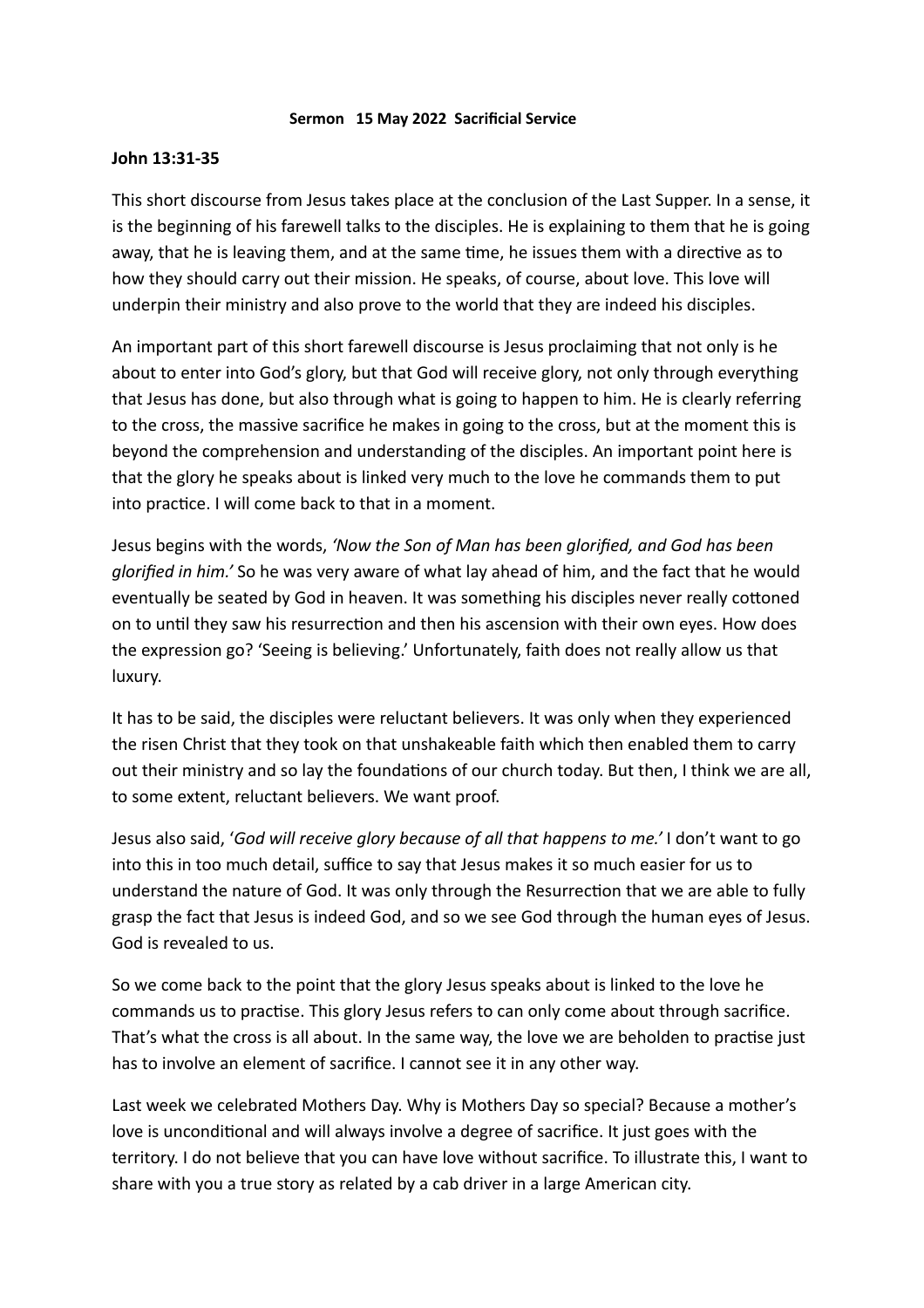Some years ago, this cab driver, whosename is Kent, arrived in the middle of the night for a pick-up at a building that was dark except for a single light in a ground floor window. Under these circumstances, many drivers would just honk once or twice, wait a couple of minutes, then drive away. It was not a particularly safe neighbourhood. But Kent had seen too many impoverished people who depended on taxis as their only means of transportation. Unless a situation smelled of danger, he always went to the door. Who knows, it could be someone who required assistance.

So he walked to the door and knocked. 'Just coming,' answered a frail voice. He could hear something being dragged across the floor. After a long pause, the door opened. A small, elderly woman stood before him. By her side was a small suitcase.

The apartment looked as if no one had lived in it for years. All the furniture was covered with sheets. There was nothing on the walls, nothing on the shelves. In the corner was a cardboard box filled with photos and glassware.

'Would you please carry my bag out to the car?' she asked. Kent took the suitcase to the cab, then returned to assist the woman out to the car. She kept thanking him for his kindness.

When they got into the cab she gave him an address and then asked, 'Could you please drive me through downtown?' 'It's not the shortest route,' he answered. 'Oh, I don't mind,' she answered, 'I'm on my way to a hospice.' Kent looked at her in the rear vision mirror. There were a few tears in her eyes. 'I don't have any family left,' she said. 'The doctors tell me I don't have a huge amount of time left.' Kent quietly reached over and turned the meter off. 'What route would you like to take?' he asked.

For the next two hours they drove through the city. She showed him the building where she once worked as an elevator operator. They drove through the neighbourhood where she and her husband had lived as newlyweds. Sometimes she asked him to slow down in front of a particular building and she would sit staring into the darkness, saying nothing.

As dawn approached, she said, 'I'm tired. Let's go now.' They drove in silence to the address she had given him. It was a low building, like a small convalescent home. Two orderlies came out and helped her into a wheelchair. Kent dropped her suitcase at the door and she said to him, 'How much do I owe you?'

'Nothing,' he replied. 'But you have to make a living,' she answered. 'There will be other passengers.' Then he bent down and gave her a hug. 'You have given an old woman a little moment of joy,' she said. 'Thank you so much.'

Kent squeezed her hand and walked slowly to his car. He didn't pick up any more passengers that shift. He drove aimlessly, lost in thought. What if he had honked his horn a couple of times, waited a short time and then driven away? It occurred to him that he probably hadn't